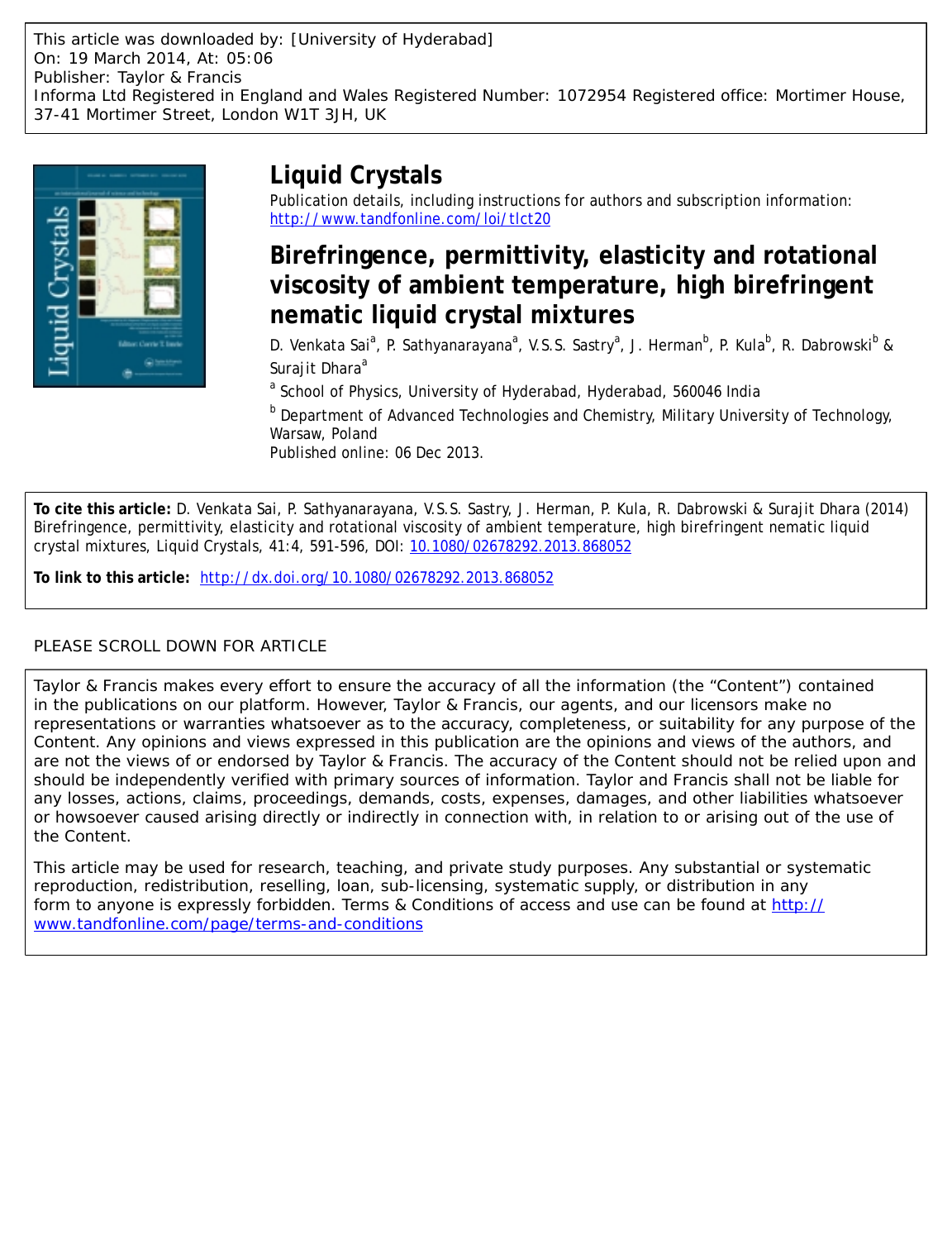

# Birefringence, permittivity, elasticity and rotational viscosity of ambient temperature, high birefringent nematic liquid crystal mixtures

D. Venkata Sai<sup>a</sup>, P. Sathyanarayana<sup>a</sup>, V.S.S. Sastry<sup>a</sup>, J. Herman<sup>b</sup>, P. Kula<sup>b</sup>, R. Dabrowski<sup>b</sup> and Surajit Dhara<sup>a\*</sup>

<sup>a</sup>School of Physics, University of Hyderabad, Hyderabad 560046, India; <sup>b</sup>Department of Advanced Technologies and Chemistry, Military University of Technology, Warsaw, Poland

(Received 5 October 2013; accepted 18 November 2013)

We prepared a few binary nematic liquid crystal mixtures with high birefringence  $(\simeq 0.4$  at room temperature) and studied the temperature variation of physical properties. All the mixtures show a small, positive dielectric anisotropy and the parallel component of dielectric constant exhibits anomalous temperature dependence. Orientational order parameter, both splay, bend elastic constants and rotational viscosity are comparatively larger than conventional low birefringent liquid crystal mixtures. The figure of merit (FoM) of the mixtures are also calculated as a function of temperature and expected to be useful for various applications.

Keywords: nematic liquid crystal; high birefringence; viscoelasticity; figure of merit

## 1. Introduction

Liquid crystals used in flat panel display devices are optically anisotropic, i.e., birefringent. The typical values of birefringence of many commercial mixtures are in the range of 0.05–0.2. Liquid crystals with high birefringence have attracted attraction because of their non-display applications. For example, they are essential for laser beam steering,[[1\]](#page-5-0) tunable focus lenses,[\[2](#page-5-0)] optical switches for telecommunication, infrared special light modulators,[[3\]](#page-5-0) and directional reflectors.[[4\]](#page-5-0) They also have significant importance for radio frequency applications in the GHz and THz frequency range,[[5,6](#page-5-0)] broad range filters and holographic devices. Moreover, high birefringence enhances the display brightness and contrast ratio of polymer-dispersed liquid crystal (PDLC), holographic PDLC, cholesteric liquid crystal display and liquid crystal gels.[[7](#page-5-0)–[9\]](#page-6-0) The birefringence of a liquid crystal strongly depends on the molecular structure and  $\pi$ -electron conjugation.[[10,11](#page-6-0)] Usually more linearly conjugated liquid crystal exhibits larger birefringence.[[12](#page-6-0)] The increase of conjugation length leads to high melting temperature, decrease of nematic range, increased viscosity and poor solubility to form eutectic mixtures. One possible way to increase nematic range is to prepare eutectic mixture of high birefringent liquid crystals. There are some reports on the synthesis and optical measurement of high birefringent nematic liquid crystals.[[13](#page-6-0)–[23\]](#page-6-0) However, the detail physical characterisation such as dielectric and viscoelastic measurements are rare. In this paper, we report on the preparation and detail characterisation

terphenyl and phenylethynyltolane cores.

of a few high birefringent mixtures containing quar-

The experimental cells were made of two indium tin oxide (ITO)- coated glass plates with circularly patterned electrodes. The plates were spin coated with polyimide (AL-1254) and cured at 180°C for 1 h and rubbed antiparallel way for planar or homogeneous alignment of the sample. For homeotropic alignment, ITO plates were spin coated with polyimide (JALS-204) and cured at 200°C for 1 h. Cells were made by placing the two plates together, ensuring that the active electrode area overlaps. The separation was controlled by glass-bead spacers with diameter 5 μm. The thickness of the empty cell was measured with  $\pm 1\%$  accuracy by an interferometric technique using spectrometer (Ocean Optics, HR-4000). Alignment of the sample was observed using a polarising optical microscope (Nikon, LV100 POL) and a temperature controller (Instec, mk1000). The dielectric constants are measured by using a LCR metre (Agilent 4980). The perpendicular component of the dielectric constant was measured in planar cell below the Freedericksz threshold voltage. To measure the parallel component of dielectric constant, the effective dielectric constant was measured as a function of voltage  $(0.02-20 \text{ V})$  at a fixed temperature. The experimental variation of the voltage dependent dielectric constant tends to saturate at high voltages. The linear part of the dielectric constant is plotted

<sup>2.</sup> Experimental

<sup>\*</sup>Corresponding author. Email: [sdsp@uohyd.ernet.in](mailto:sdsp@uohyd.ernet.in)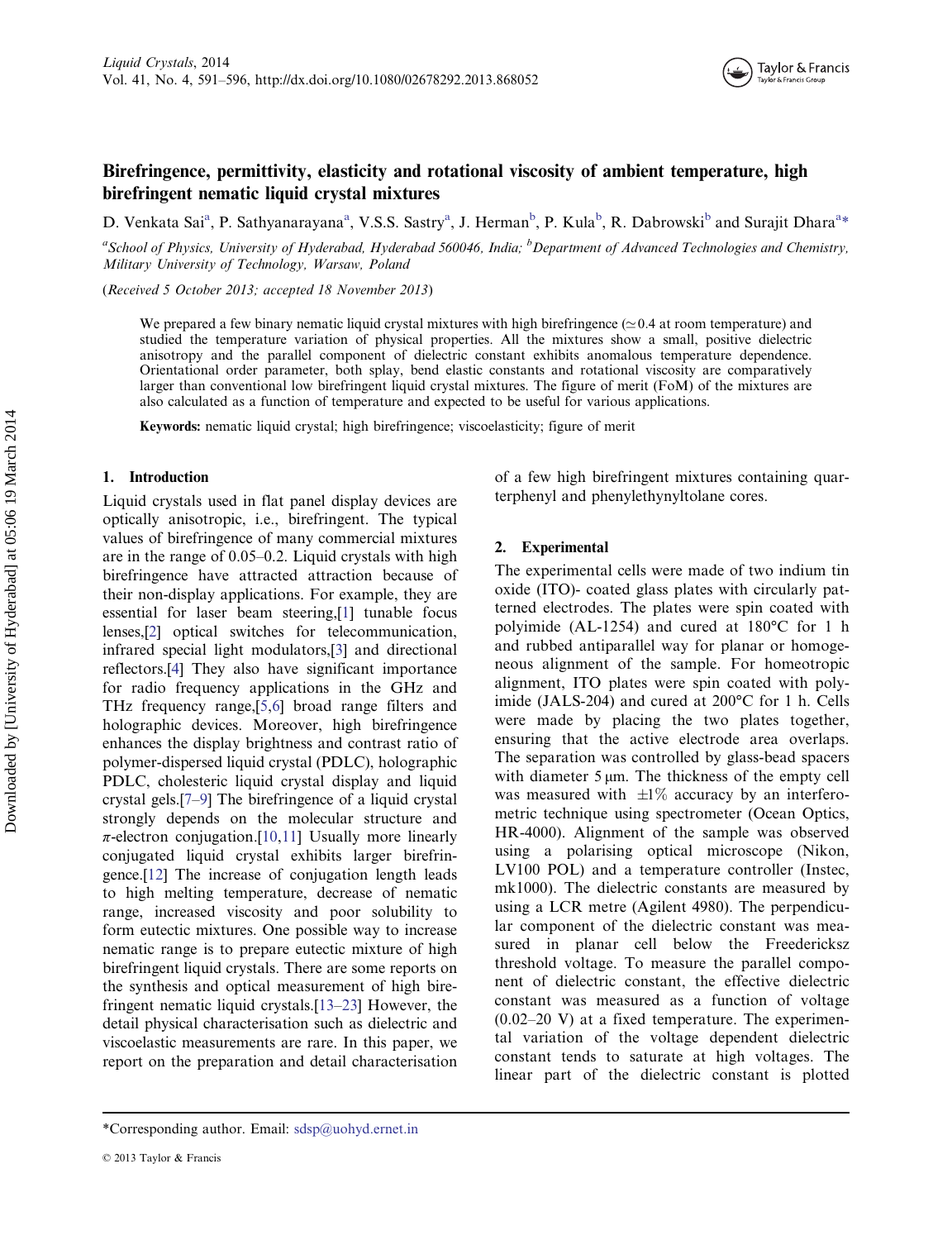against  $1/V$  and extrapolated to  $1/V = 0$  to obtain  $\epsilon_{\parallel}$  at various temperatures. The measured value is in good agreement with the measurement made in an independent cell.

The optical retardation was measured by using a phase modulation technique with the help of a Helium–Neon laser (633 nm), a photoelastic modulator (PEM-100) and a lock-in amplifier (DSP-7265). A sinusoidal voltage of frequency 4111 Hz and an amplitude up to 20 V at steps of 0.02 V were used for the measurements of dielectric constant by using the LCR meter. The dielectric dispersion was measured by an impedance analyser (Novocontrol, Alpha-A). The retardation and also the sample capacitance were measured simultaneously as a function of temperature and voltage. The splay elastic constant  $(K_{11})$  is obtained from the Freedericksz threshold voltage  $(V_{\text{th}})$  and is given by  $K_{11} = \epsilon_0 \Delta \epsilon (V_{\text{th}}/\pi)^2$ , where  $\Delta \epsilon = \epsilon_{\parallel} - \epsilon_{\perp}$  is the dielectric anisotropy.  $K_{33}$ was estimated from the fitting of the voltagedependent optical retardation with the theoretical calculations.[\[24](#page-6-0)–[27\]](#page-6-0) Rotational viscosity  $(y_1)$  was measured using the phase-decay-time measurement technique.[[28](#page-6-0)–[31\]](#page-6-0)

#### 3. Results and discussion

### 3.1 Birefringence and orientational order parameter

We prepared and studied three different mixtures using four different nematic liquid crystals. The chemical structure of the individual compounds and the phase transition temperatures of the mixtures are shown in Figure 1. At room temperature, they are nematic and highly turbid. In each mixture, one compound is common and non-polar with larger wt%. The second compound is polar with isothiocyanate terminal group containing laterally alkyl, fluorine and chlorine substituted and less in  $wt\%$ . The polar compounds are mixed with the non-polar host with maximum solubility. All the mixtures have high clearing point and wide nematic range. The synthesis and phase transition temperatures of the individual compounds are recently reported.[[11\]](#page-6-0) The temperature variation of birefringence  $(\Delta n)$  of the mixtures are shown in [Figure 2.](#page-3-0)  $\Delta n$ jumps to about  $\simeq 0.22$  from 0 at the nematic–isotropic (NI) transition in all the mixtures and reaches to a high value of  $\Delta n \sim 0.4$  at room temperature. The birefringence of the mixtures increases as follows:  $\Delta n_{Mix-1} > \Delta n_{Mix-2} > \Delta n_{Mix-3}$ . This can be understood based on the molecular structure of the individual



Figure 1. (colour online) Molecular structure and wt% of the individual compounds and the phase transition temperature of the mixtures (in cooling). Nematic  $\rightarrow$  N and Smectic-A  $\rightarrow$  SmA. The physical appearance of the samples in the bottles at room temperature are also shown.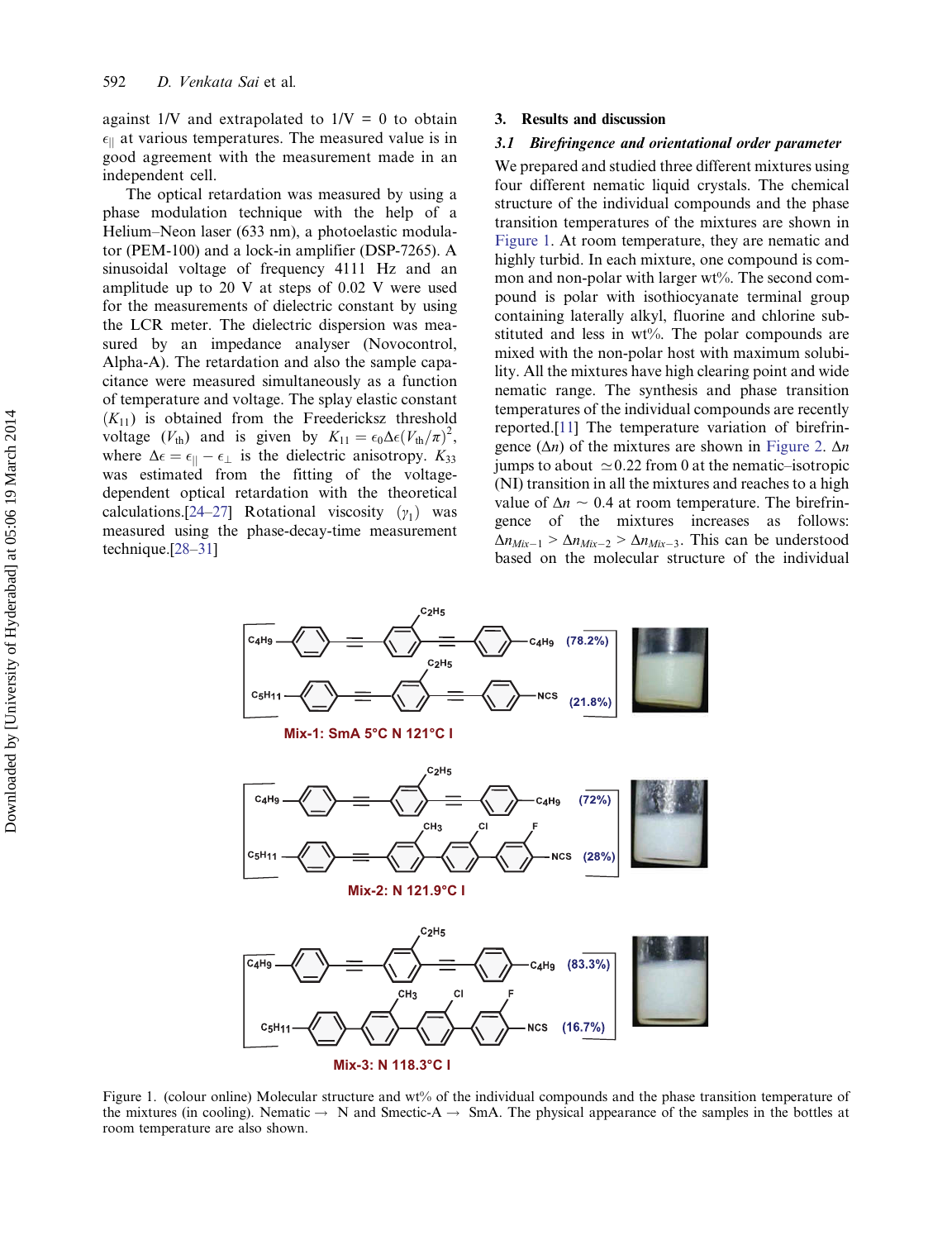<span id="page-3-0"></span>

Figure 2. (colour online) Variation of birefringence  $(\Delta n)$ and (inset) orientational order parameter  $(S)$  of the mixtures as a function of shifted temperature.

components in the mixture. In all the compounds, a significant contribution to the  $\Delta n$  is due to the presence of  $-C\equiv C$ – bonds and phenyl rings. Usually,  $-C\equiv C$ – contributes more to  $\Delta n$  than phenyl rings.[[11\]](#page-6-0) As we proceed from Mix-3 to Mix-1, we notice that apart from a small variation in the lateral groups, the number of phenyl rings decreases and  $-C\equiv C-$  groups increases. Thus the effective conjugation length and hence  $\Delta n$  of the mixture increases.

To estimate order parameter, the temperature variation of  $\Delta n$  can be approximated by the Hallar extra-polation formula.[[32\]](#page-6-0)  $\Delta n = \Delta n_0 \left(1 - \frac{T}{T_1}\right)^{\beta}$ , where  $\beta$ ,  $T_1$  are the adjustable parameters, and  $\Delta n_0$  is the birefringence of the perfectly aligned sample. The fit parameters are listed in Table 1.  $T_1$  is slightly higher than  $T_{NI}$ , and  $\beta$  is about  $\simeq 0.18$ . Similar value of  $\beta$ was also reported in many other liquid crystals.[\[33](#page-6-0)] The order parameter  $S$  of the long molecular axis was estimated using the relation  $S \approx \Delta n/\Delta n_o$ . The temperature variation of  $S$  is shown in Figure 2. The value of S increases with decreasing temperature and at room temperature it is quite high (about  $S \simeq 0.8$ ) and larger than that of many common liquid crystals. Similar large order parameter in high birefringent nematic liquid crystals were also reported by Sekine et al.[[34\]](#page-6-0)

Table 1. Fit parameters of different mixtures.

| Mixture | $\Delta n_{o}$ | $T_1$ (°C) | $T_{NI}$ (°C) |      |
|---------|----------------|------------|---------------|------|
| $Mix-1$ | 0.55           | 125        | 121           | 0.18 |
| $Mix-2$ | 0.53           | 125.4      | 121.9         | 0.18 |
| $Mix-3$ | 0.49           | 120        | 118.3         | 0.17 |

## 3.2 Dielectric constants

The variation of parallel  $(\epsilon_{\parallel})$  and perpendicular  $(\epsilon_{\perp})$ components of dielectric constants and the average,  $\overline{\epsilon}$ (= ( $\epsilon_{\parallel}$  + 2 $\epsilon_{\perp}$ )/3), as a function of temperature is shown in Figure 3(a). The dielectric anisotropy is positive, i.e.,  $\Delta \epsilon (= \epsilon_{||} - \epsilon_{\perp}) > 0$  and almost the same in all the mixtures.  $\epsilon_{\parallel}$  increases up to a certain value and then decreases significantly near the room temperature. Similar unusual behaviour of  $\epsilon_{\parallel}$  was observed in many compounds showing nematic to smectic phase transition.<sup>[\[25,35](#page-6-0)]</sup> In addition, in those compounds, it was found that  $\epsilon_{\perp}$  also tend to increase at the same temperature and eventually  $\Delta \epsilon$  can change sign. It was shown that due to the presmectic order, the antiparallel correlation of the dipoles parallel to the director increases and as a result the effective dipole moment reduces in the nematic phase leading to the decrease of  $\epsilon_{\parallel}$ . Similar argument was given for increase of  $\epsilon_{\perp}$ . However, in the present mixtures only Mix-1 exhibits  $N - SmA$  transition around  $5^{\circ}C$  and



Figure 3. (colour online) (a) Variation of parallel  $(\epsilon_{\parallel})$ , perpendicular  $(\epsilon_{\perp})$  components of dielectric constant and  $\bar{\epsilon} = (\epsilon_{\parallel} + 2\epsilon_{\perp})/3$  as a function of shifted temperature. (b) The frequency dispersion of real part of the dielectric constants, i.e.,  $\epsilon_{\parallel}(f)$  and  $\epsilon_{\perp}(f)$  at various temperatures of Mix-2. Solid lines are drawn as guides to the eye.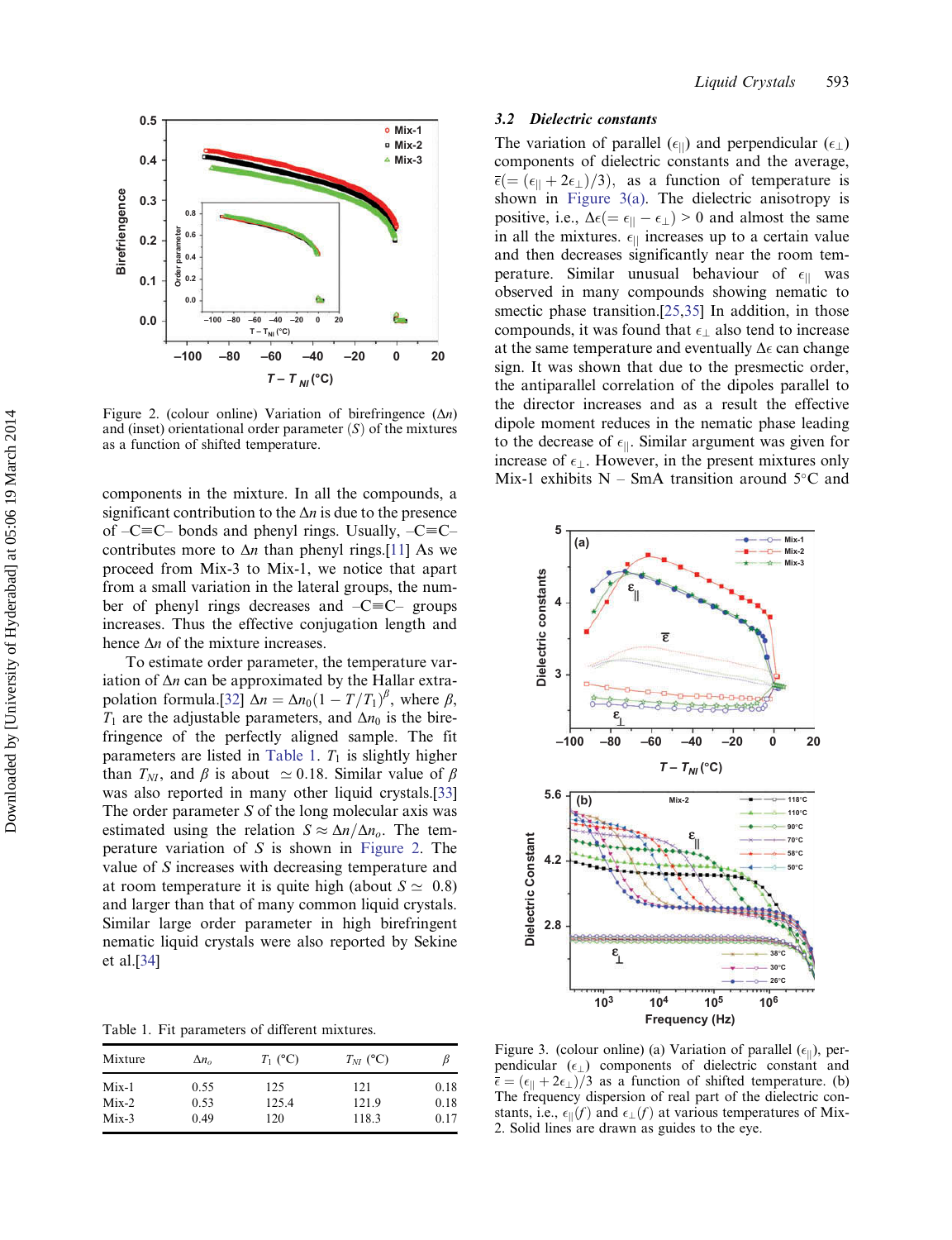Mix-2 and Mix-3 do not show any smectic phase but some kind of solidification was noted around this temperature. In addition,  $\epsilon_{\perp}$  does not show any increasing tendency at the same temperature. Thus, the unusual temperature dependence of  $\epsilon_{\parallel}$  of the mixtures can not be understood based on the antiparallel correlation of dipoles. To understand this, we measured the frequency dispersion of both  $\epsilon_{\parallel}(f)$  and  $\epsilon_{\perp}(f)$ in one sample (e.g. Mix-2) in the frequency range of  $100$  Hz –  $10$  MHz [\(Figure 3\(b\)\)](#page-3-0). We note that in both the components, one relaxation is common (beyond 1 MHz) which comes from the finite resistance of the ITO electrodes.  $\epsilon_{\perp}(f)$  is almost independent of temperature and does not show any dielectric relaxation. On the other hand  $\epsilon_{\parallel}(f)$  exhibits another dielectric relaxation below 1 MHz and the relaxation frequency decreases rapidly with decreasing temperature. For example, relaxation frequency at 90°C is about 237 kHz and reduces to 1 kHz at room temperature (26°C). The temperature-dependent dielectric constant was measured at a fixed frequency 4.11 kHz and the relaxation frequency decreases below this value around 50°C. Hence the unusual decrease of  $\epsilon_{\parallel}$  near room temperature is due to the decrease of relaxation frequency below the measuring frequency. The detailed dielectric dispersion measurements of all the samples will be reported elsewhere.

#### 3.3 Elastic constants

The variation of splay  $(K_{11})$  and bend  $(K_{33})$  elastic constants as a function of temperature is shown in Figure 4. Though  $K_{11}$  is almost the same within the experimental accuracy,  $K_{33}$  appears to be slightly different in the three mixtures. Both  $K_{11}$  and  $K_{33}$  increase with decrease of temperature and these values are



Figure 4. (colour online) Variation of splay  $(K_{11})$  and bend  $(K_{33})$  elastic elastic constants as a function of shifted temperature. Solid lines are drawn as guides to the eye.

comparatively larger than that of many common (low birefringent) nematic liquid crystals. For instance, in 5CB,  $K_{11} = 5$  pN and  $K_{33} = 9$  pN whereas in the present mixture (Mix-1), these numbers are 10 and 30 pN, respectively at room temperature. Since  $K_{ii} \propto S^2$ , [[36\]](#page-6-0) the large elastic constant could be due to the large orientational order of the mixtures. It is also noticed that  $K_{33}$  tends to decrease slightly near the room temperature at which  $\epsilon_{\parallel}$  shows anomalous dependence. This is due to the decrease of the dielectric anisotropy.

### 3.4 Rotational viscosity

Finally, we discuss the rotational viscosity  $(y_1)$  of the mixtures in the nematic phase. The intensity of the transient response of various mixtures are measured. A representative variation of  $\ln[\delta_o/\delta(t)]$  with time (t) is shown in [Figure 5\(a\).](#page-5-0)  $\gamma_1$  was calculated from the measurement of relaxation time  $(\tau_o)$  and  $K_{11}$  of the mixtures. The variation of  $\gamma_1$  as a function of temperature is shown in [Figure 5\(b\).](#page-5-0)  $\gamma_1$  increases very rapidly with decrease of temperature. For instance, at room temperature, this is  $\simeq 1$  Pa s (Mix-2) which is about two orders of magnitude larger than conventional (low birefringent) nematic liquid crystals. The rotation viscosity can be written as  $y_1 \sim S \exp(W/kT)$ , W being the activation energy, S the order parameter and  $k$  the Boltzmann constant.[[35\]](#page-6-0) Since  $S \propto \Delta n$ , we plotted  $\ln(\gamma_1/\Delta n)$ with  $1/T$  in [Figure 5\(b\)](#page-5-0) (inset). The estimated activation energy for the three mixtures are 330, 350 and 380 meV respectively and these are comparable to the values reported for many low birefringent nematic liquid crystals.[\[30](#page-6-0)]

To characterise the performance of the liquid crystal materials, we estimated figure of merit (FoM) using the formula, FoM =  $K_{11}\Delta n^2/\gamma_1$  as a function of temperature. [Figure 6](#page-5-0) shows the temperature variation of the FoM. Since,  $K_{11} \propto S^2 \propto \Delta n^2$ , the temperature dependence of FoM can be written as follows:

$$
F \text{o} M = A (1 - T/T_1)^{3\beta} \exp(-W/kT). \tag{1}
$$

FoM is largest for Mix-1 and reduced in Mix-2 and Mix-3. At higher temperature, the FoM of all the mixtures are reasonably larger than conventional low birefringent nematic liquid crystals but it decreases at room temperature. For instance, for Mix-1, at 95 $\degree$ C, FoM is 15  $\mu$ m<sup>2</sup>/s and decreases to 1.5  $μm<sup>2</sup>/s$  near room temperature. The reports on FoM at room temperature, high birefringent nematic liquid crystal is rare hence not available for comparative discussion. Though the birefringence is large at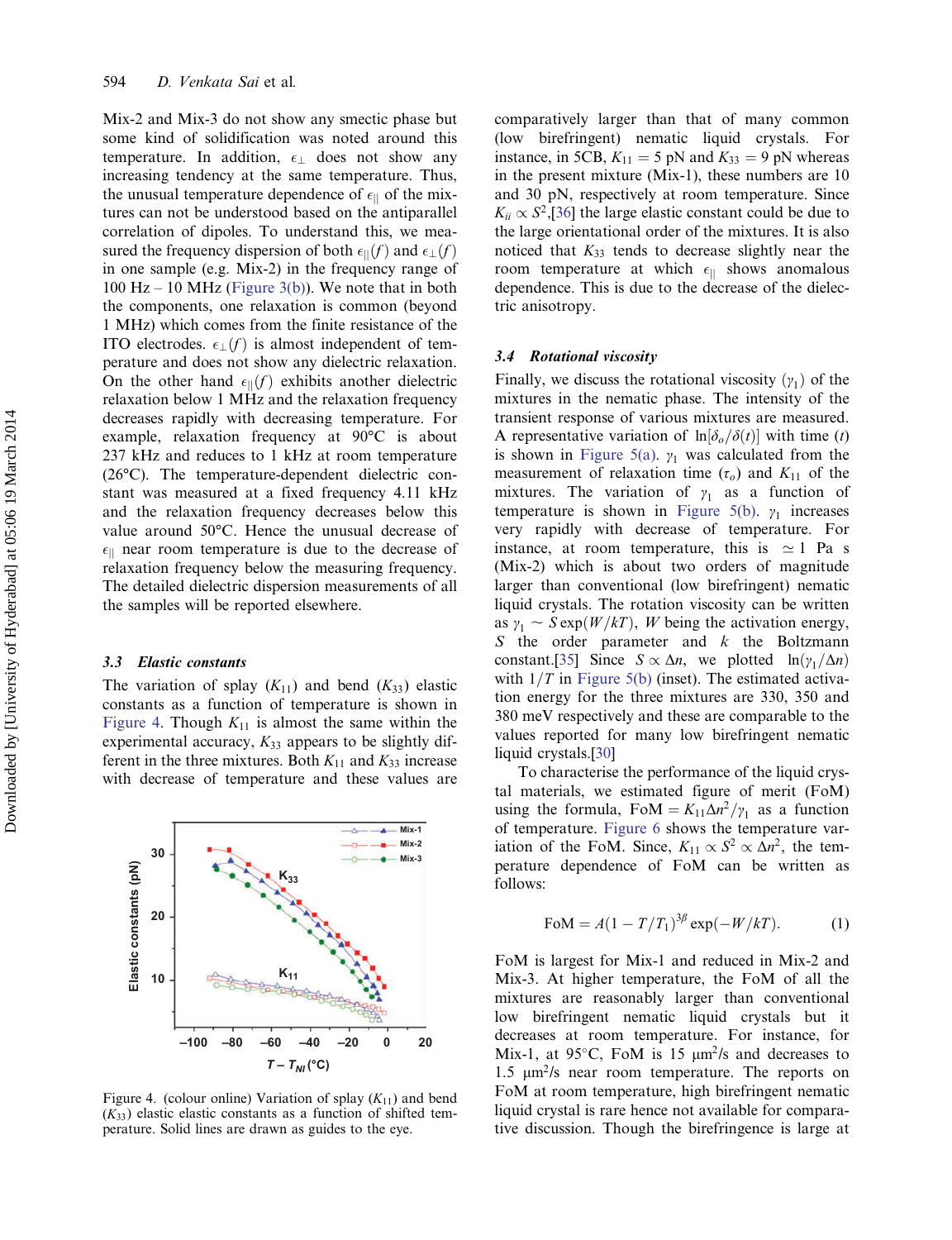<span id="page-5-0"></span>

Figure 5. (colour online) (a) Linear variation of  $\ln[\delta_{\alpha}/\delta(t)]$ with time(t) at various temperatures of Mix-1. Solid lines are theoretical fits to the experimental data. (b)Variation of rotational viscosity  $\gamma_1$  of different mixtures as a function of shifted temperature (inset). Linear variation of  $\ln(\gamma_1/\Delta n)$ with  $1/T$ . Solid lines are theoretical fits to the corresponding equations as described in the text.



Figure 6. (colour online) Temperature variation of figure of merit (FoM). Solid lines are theoretical fits of the experimental data to Equation (1).

room temperature, high viscosity is disadvantageous especially where fast switching is needed.

#### 4. Conclusion

In conclusion, we prepared and measured various physical properties of three high birefringent room temperature nematic liquid crystal mixtures. The orientational order parameter, both splay and bent elastic constants are comparatively larger than that of many common liquid crystal mixtures. The unusual temperature dependence of parallel component of dielectric constant near the room temperature is due to the rapid decrease of dielectric relaxation frequency with decreasing temperature. The FoM at higher temperature is reasonably large but reduces at room temperature due to the very high viscosity. Thus elastic and dielectric properties of high birefringent materials are suitable but high viscosity is a matter of concern for application and hence needs to be reduced.

# Funding

We gratefully acknowledge support from the DST (SR/NM/ NS-134/2010) and CSIR (03(1207)/12/EMR-II) and DST PURSE. V. D acknowledges UGC for fellowship.

#### References

- [1] McManamon PF, Dorschner TA, Corkum DL, Friedman LJ, Hobbs DS, Holz M, Liberman S, Nguyen HQ, Resler DP, Sharp RC, Watson EA. Optical phased array technology. Proc. IEEE. 1996;84:268–298.
- [2] Ren HW, Fan YH, Gauza S, Wu ST. Tunable-focus flat liquid crystal spherical lens. Appl Phys Lett. 2004;84(23):4789–4791.
- [3] Wu ST, Yang DK. Reflective liquid crystal displays. New York (NY): Wiley; 2001.
- [4] Bowley CC, Yuan H, Crawford GP. Morphology of holographically-formed polymer dispersed liquid crystals (H-PDLC). Mol Cryst Liq Cryst. 1999; 331:209–216.
- [5] Vieweg N, Jansen C, Shakfa MK, Scheller M, Krumbholz N, Wilk R, Mikulics M, Koch M. Molecular properties of liquid crystals in the terahertz frequency range. Opt Express. 2010;18:6097–6107.
- [6] Vieweg N, Koch M. Terahertz properties of liquid crystals with negative dielectric anisotropy. Appl Optics. 2010;49:5764–5767.
- [7] Sutherland RL, Tondiglia VP, Natarajan LV, Bunning TJ, Adams WW. Electrically switchable volume gratings in polymer dispersed liquid crystals. Appl Phys Lett. 1994;64:1074–1076.
- [8] Mizoshita N, Hanabusa K, Kato T. Fast and high contrast electro optical switching of liquid crystalline physical gels: formation of oriented microphase separated structures. Adv Funct Mater. 2003;13:313–317.